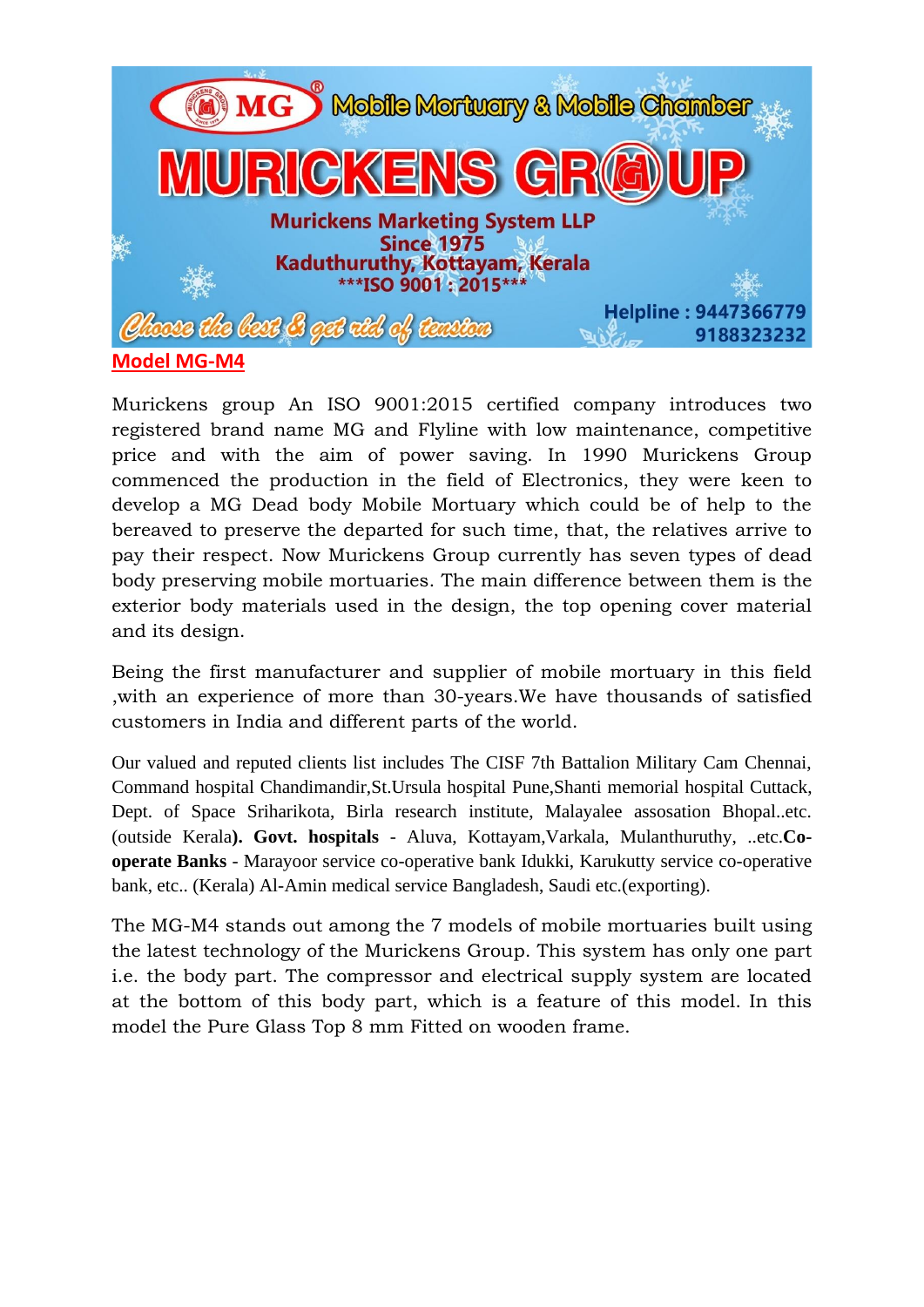The top cover glass is made up of pure glass which is inserted on a beautifully designed wooden frame. It uses Fisher emersion make compressor that operate at very low power.So that this system give the customer confidence. Many people are forced to put up a stand-by mortuary at all times because of fear that models using cheap low-end compressors will stop at any moment. So, far-sighted consumers choose models that use a quality compressor which is a little bit expensive. The glass top used in this model shows the luxurious beauty of this mortuary. All gas lines on the refrigeration side are made of copper, so the nightmare of gas leakage is eliminated. The lighting system used in this model illustrates the insight. Made of high-quality stainless steel, the body structure ensures long life. The dimension inside this model is designed so as to accommodate all most all types of body measures.



# **MG-M4 ModelDEAD BODY MORTUARY FRREZER: Dimension**

**Dimension**:Length-203.2 cm (80" ), Height-88.9 cm(35" ), Width-71.12 cm(28 inches) Mortuary Inside length -74.5" (189 cm),Width -22" (57 cm)

**Weight** :Bottom section : 65 Kg, Top opening pure glass with wooden

frame :45 Kg, Body lifting steel structure: 7Kg

#### **Total weight ofof MG dead body PRESERVING UNIT: 117 Kg**

#### MG MORTUARY COMMON FEATURES:

► US Technology with low maintenance.► Dead body can be preserved for longer periods. ► Stainless Steel stretcher.► Mortuary body made-up of full Stainless steel and copper which provide complaint free working and long life. ► View from all angles.►Fully automatic► Adjustable Digital display thermo meter. ► Input voltmeter.► Separate on-off switch for voltmeter , lights and compressor. ►